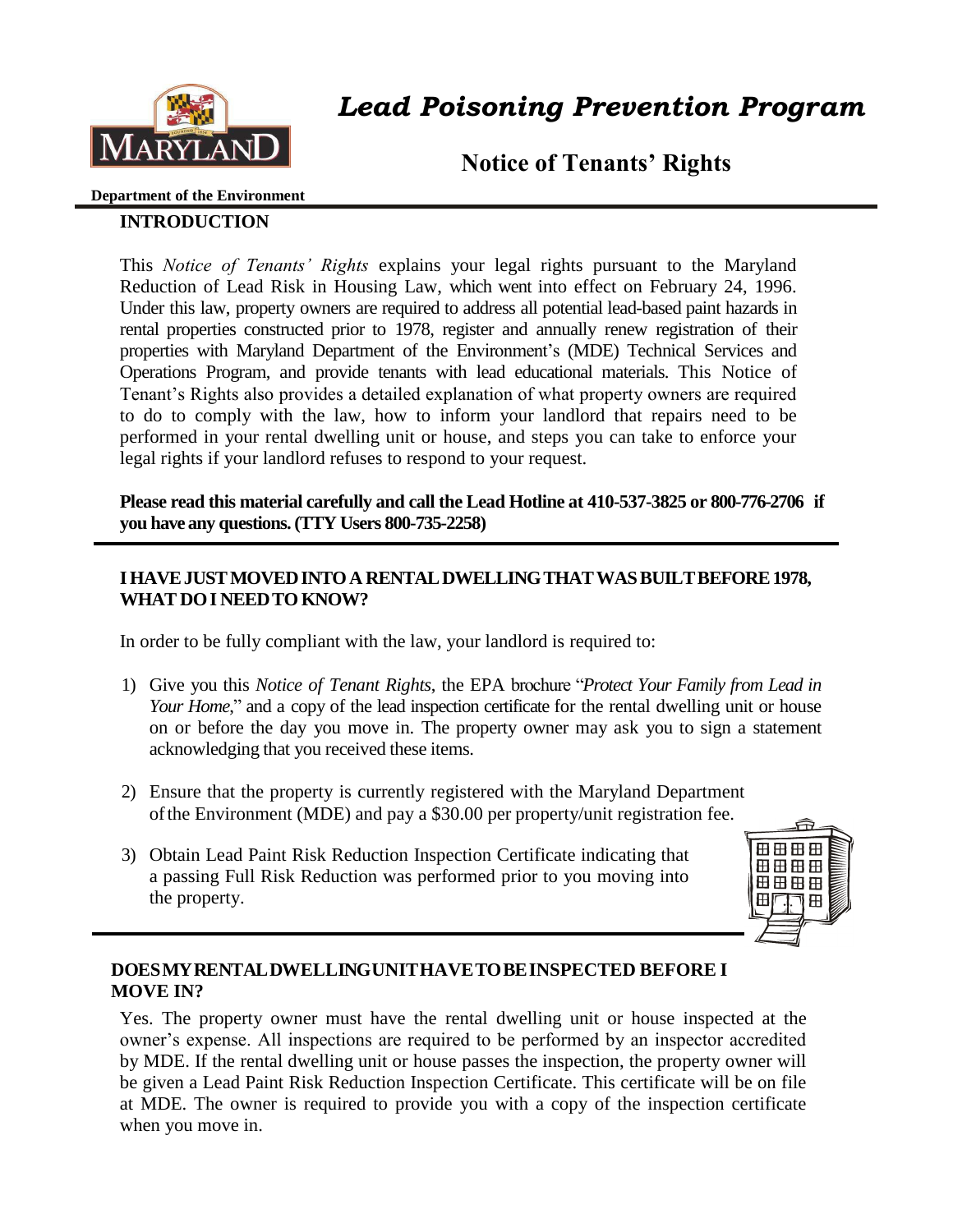#### **ARETHEREOTHERTIMESTHATTHEPROPERTY OWNER MUST COMPLY WITH SPECIAL STANDARDS WHILE I LIVE HERE?**

Yes. When a child under six or a pregnant woman has an elevated blood lead level (EBL) of 5 µg/dl or more, and an environmental investigation conducted at the home where the child or pregnant woman resides or spends 24 hours or more per week has concluded that there is a defect, including but not limited to chipping, peeling or flaking paint in the interior or the exterior of the rental dwelling unit or house , MDE or the local health department will notify the property owner of the obligation to meet the **Modified Risk Reduction Standard** within 30 days of receiving MDE or the local health department's Notice of Defect.



The Modified Risk Reduction Standard must also be met when the property owner receives a written Notice of Defect from the tenant or any other source that there are structural defects and/or chipping, peeling, and flaking paint in the rental dwelling unit or house. Chipping, peeling, or flaking paint in residential rental properties constructed before 1978 are presumed to contain lead-based paint, which can be dangerous to human health.

The property owner will have 30 days to satisfy the Modified Risk Reduction Standard after receipt of a letter or other written notice regarding structural defects and/or chipping, peeling, or flaking paint or receipt of a Notice of Defect.

#### **HOW DO I TELL THE PROPERTY OWNER ABOUT STRUCTURAL DEFECTS** and/or **THAT THERE IS CHIPPING, PEELING, OR FLAKING PAINT IN MY HOME?**



You must send a notice to the property owner in writing. You may either write a letter regarding structural defects and/or chipping, peeling, or flaking paint or use the "Notice of Defect" form. A sample copy of the form is attached on page 5.

When sending a letter or Notice of Defect regarding structural defects and/or chipping, peeling, or flaking paint to the property owner, it is suggested that you send it by **Certified Mail, Return Receipt Requested** or **Hand Deliver** the letter or Notice of Defect to the property owner and obtain a signature evidencing receipt. This documentation is also useful when making a referral to MDE or your local housing department.

Once the property owner receives the notice, the Modified Risk Reduction Standard must be satisfied within 30 days.

### **HOW DOES AN OWNER MEET THE MODIFIED RISK REDUCTION STANDARD?**

Within 30 days after the receipt of a letter regarding structural defects and/or chipping, flaking or peeling paint or a Notice of Defect, the property owner must provide for the temporary relocation of tenants to a lead-free dwelling unit or another dwelling unit that has met the Full Risk Reduction Standard;

OR

Within 30 days after the receipt of a Notice of Defect, the property owner ensures that the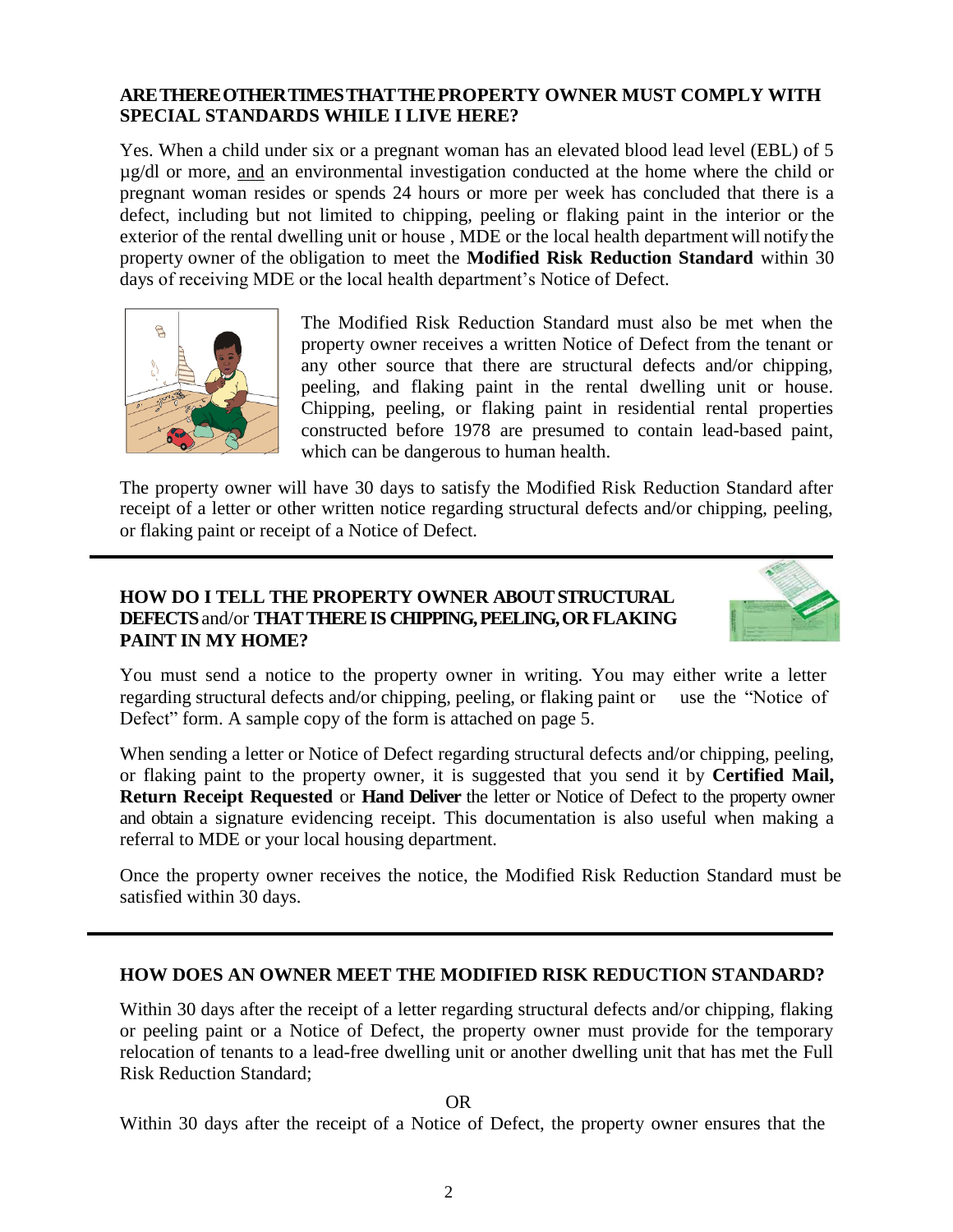property passes a test for lead-contaminated dust and by performing certain lead hazard reduction treatments. The property owner must pay for those repairs and must use a contractor accredited by MDE to perform lead abatement work.

#### **SHOULD MY FAMILY STAY IN THE HOME WHILE REPAIRS ARE BEING MADE?**

Tenant families, including a child under six or a pregnant woman, may not remain in the rental dwelling unit or house while repairs or lead hazard reduction treatments are being performed. If you are required to leave your rental dwelling unit or house for more than 24 hours while treatments are performed, the property owner must pay for all reasonable expenses directly related to your required relocation to temporary lead-safe housing.

The property owner is also responsible for expenses related to the moving, storing, or cleaning of furniture, and possibly food costs for the tenant family while work is being done in the rental dwelling unit or house.

**You must allow the property owner and/or the property owners accredited lead abatement contractor to enter the rental dwelling unit or house to perform the lead hazard reduction treatments.**

The property owner is required to have the rental dwelling unit or house inspected to verify the Modified Risk Reduction standard has been met. After all work is completed, an MDE accredited inspector must inspect the property to verify compliance with the Modified Risk Reduction standard.



#### **WHAT IF MY LANDLORD HAS NOT COMPLIED WITH THE LAW, OR HAS FAILED TO RESPOND TO MY NOTICE?**

# **1. Make a Referral**

If you have given your landlord a letter or other written notice regarding structural defects and/or chipping, peeling, or flaking paint or a Notice of Defect and no repairs have been completed, you can make a referral to the Maryland Department of Environment's Lead Poisoning Prevention Program by calling 1-800-776-2706 or 410-537-3825.



When making a referral, please provide copies of the letter or other written notice regarding structural defects and/or chipping, peeling, or flaking paint or the Notice of Defect along with any verification of property owner receipt you may have.

#### **2. Rent Escrow**

Rent Escrow is a legal process that requires you to file a Complaint for Rent Escrow in the District Court in the county in which you live. If the District Court grants your request for an escrow account, you will be required to pay your rent into the District Court's escrow account instead of to your landlord. This provides an incentive for your landlord to complete repairs in your home that threaten the life, health, or safety of you and your family. In order to have an escrow account established based on lead hazards, you only need to prove that your landlord is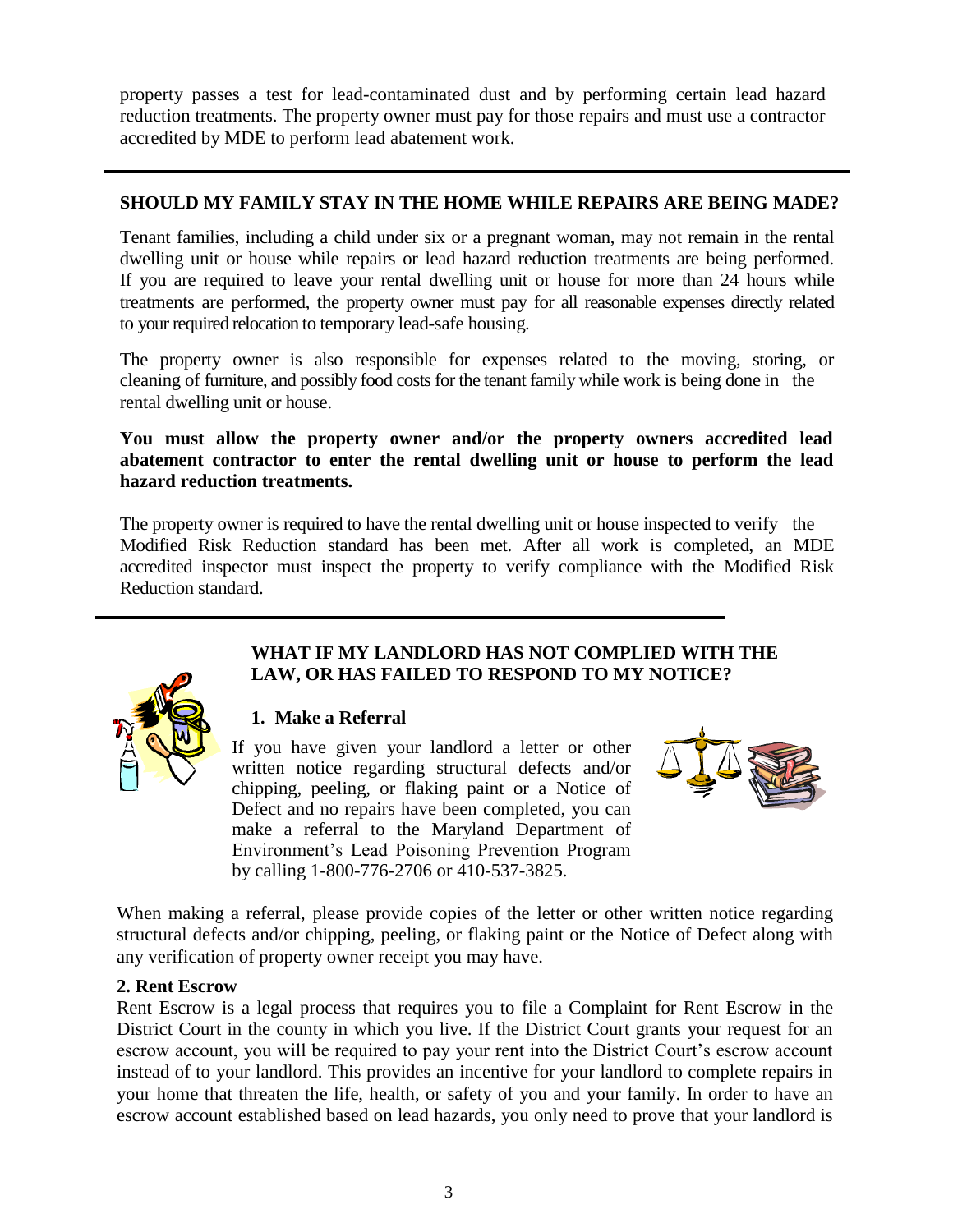not in compliance with Maryland's Reduction of Lead Risk in Housing Law. An escrow account is only established after all facts have been presented to a judge in a court proceeding. Therefore, it is suggested that you seek the advice and representation of an attorney.

### **3. Rent Protection**

In 2004, the Maryland General Assembly enacted legislation requiring landlords to confirm their compliance with Maryland's Lead Risk Reduction in Housing Law when filing for repossession of property based on a tenant's failure to pay rent. If the property to be repossessed was constructed prior to 1978, the landlord must state that they are currently registered with Maryland Department of the Environment and provide the certificate number for the lead paint risk reduction inspection conducted for the current tenancy. Failure to provide this information may result in the dismissal of the landlord's complaint.

### **4. Retaliatory Eviction**

It is unlawful for your landlord to evict you for complaining about the dangerous conditions present in your home, including structural defects and/or the presence of peeling, chipping, or flaking paint. The law protects tenants against eviction, and illegal rent increases initiated after notification. It is presumed that any attempt to evict a tenant or to raise the rent, except for nonpayment of rent, within two months after compliance with the applicable risk reduction standard, is in retaliation for the tenant's notification of dangerous conditions, and may be void. It is also against the law for the property owner to evict you because there is someone in your home found to have a high blood lead level.

If you have any questions about the Maryland Reduction of Lead Risk in Housing Law, visit: [www.mde.maryland.gov/lead](http://www.mde.maryland.gov/lead) or call the Lead Hotline at 410-537-3825 or toll-free at 1-800-776- 2706, or TTY 1-800- 735-2258.



1800 Washington Boulevard | Baltimore, MD 21230-1718 | [www.mde.maryland.gov](http://www.mde.maryland.gov/) 410-537-3000 | 800-633-6101 | TTY Users: 800-735-2258 Lawrence Hogan, *Governor* | Boyd Rutherford, *Lt. Governor* | Ben Grumbles, *Secretary Revised* 6/2020